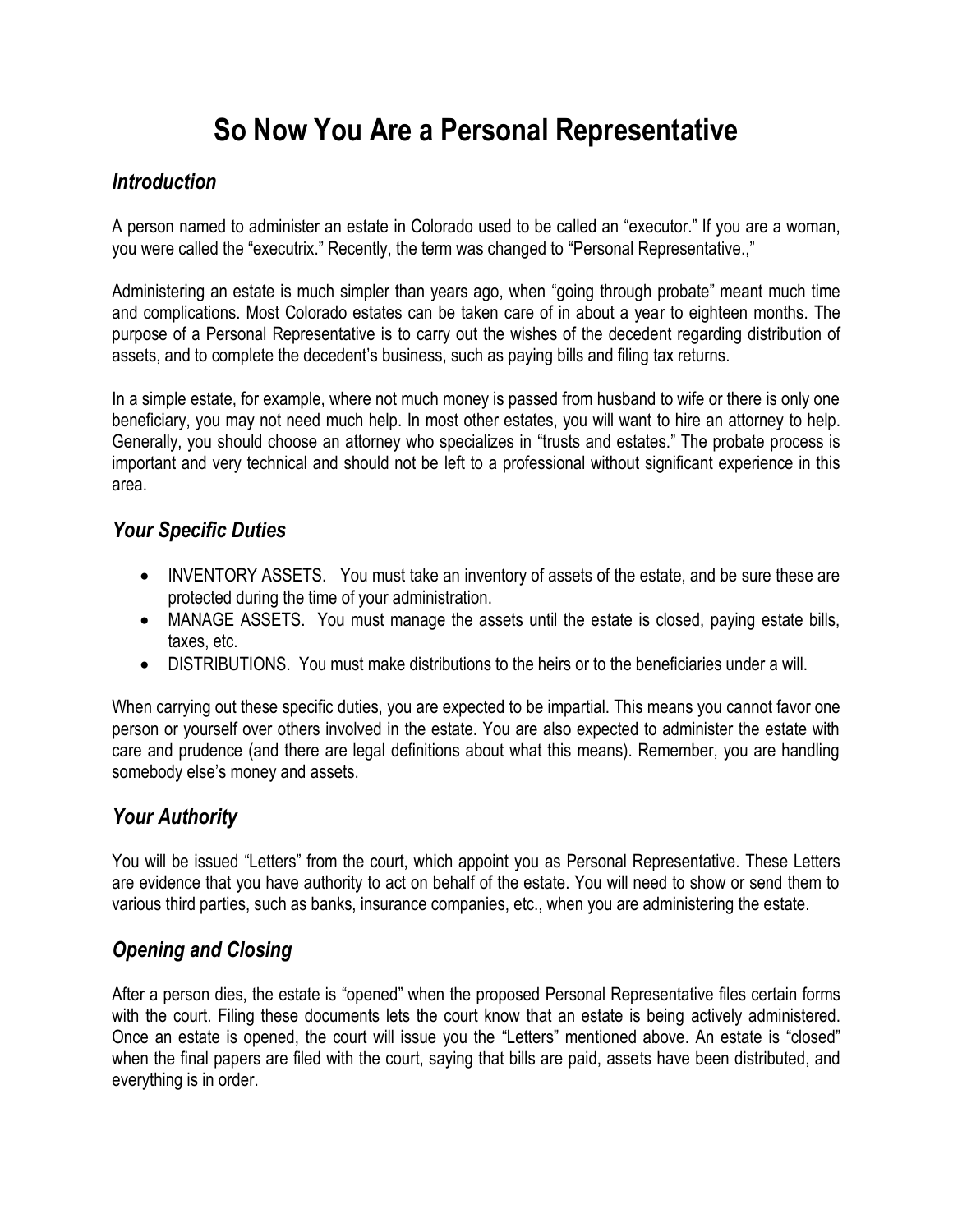## *Formal or Informal?*

Colorado has a flexible system of estate administration. Generally, you can choose how formally you will open and close the estate and the extent of court supervision over your activities as a Personal Representative.

Formal proceedings will result in final and binding court orders and involve notice being sent to interested parties (beneficiaries, creditors, etc.) about actions to be taken. There may be a court hearing if somebody objects. This option is used if something in the case is out of the ordinary. For example, statutes may require formal opening if the will is irregular. Formal proceedings may also be used to settle a dispute, such as if family members disagree over who should be the Personal Representative or over distributions from the estate.

With informal proceedings, there is no advance notice to parties and no binding orders from the court. This option is usually chosen when there are no controversies or aspects of the case that are out of the ordinary. Sometimes estates are opened informally, but closed formally, so as to get the protection of a court order for the Personal Representative that everything has been done correctly.

#### *Your General Responsibilities*

- **1.** Even before you get your Letters from the court, if you are named Personal Representative in a will, you have the power to carry out written instruction of the deceased relating to his body, funeral, cremation and burial arrangements. In addition, you can begin to protect the decedent's assets. **However, no assets should be distributed prior to opening the estate.**
- 2. Promptly after your appointment, you should prepare a Notice of Appointment form and send it to all those interested in the estate, such as beneficiaries and unpaid creditors, and file proof with the court that the notice was sent. This notice is to let the interested persons know the facts and ground rules regarding administration of the estate, including your name and address, and the court in which the papers are on file.
- 3. Set up an estate accounting system at the beginning of administration of the estate. For your protection, keep records of all cash and other financial transactions of the estate and provide written accountings to the beneficiaries. This is very important and often not done correctly. In a supervised administration or with a formal closing, the accounting forms are filed with the court. This information will also be required for tax purposes.
- 4. Within three months, you must prepare a written inventory of the estate assets on a court-approved form. If you decide to close formally, the inventory must be filed with the court. Otherwise, you will just give a copy to interested parties.
- 5. Being sure that all proper bills are paid is an important part of your job. You should send a Notice of Appointment to known creditors such as credit card companies, physicians, banks, etc. that the person has died and you are the Personal Representative.

You should also publish a notice in the newspaper for unknown creditors. Once the Notice of Appointment is published, if creditors don't send you a bill within four months after first publication, the claim is forever barred. If you don't publish a notice, the time for unknown creditors to make a claim against the estate is extended to a year.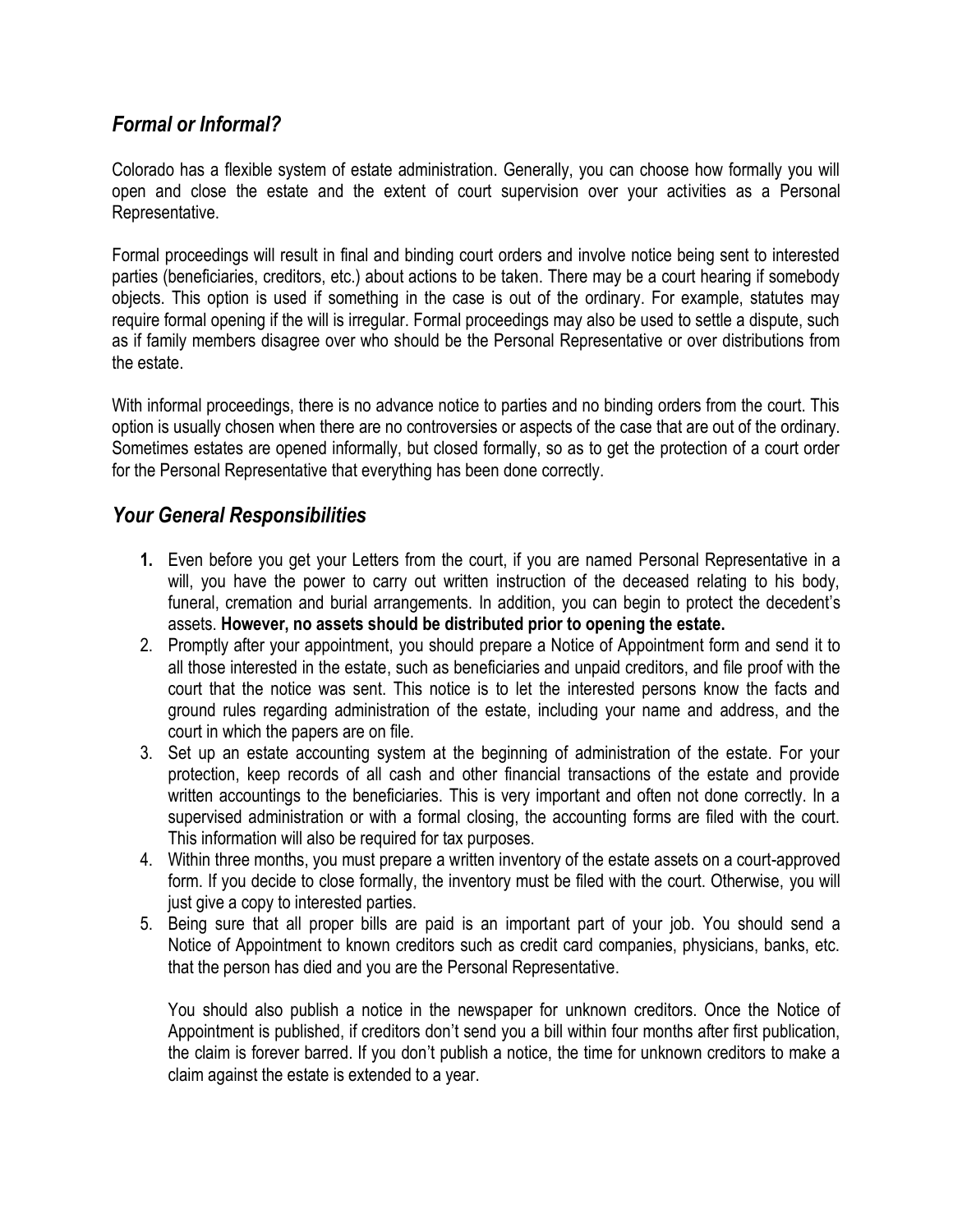A claim may be given to you or filed with the court. No specific form is required. A bill that comes in the mail is a properly presented claim. However, you should not pay bills that are only presented orally. If you disagree with the claim, you have 60 days to tell the claimant in writing. They then have 60 days to begin proceedings to enforce the claim.

It's a good idea not to pay any claims until you've determined what they all are, and until you've reached the end of the time in which someone can make claims.

6. While the estate is being administered, The Colorado Probate Code authorizes a "family allowance" of \$12,000 for a surviving spouse and/or minor children. This amount can be changed by the court at the request of an interested person. The law also provides for a \$15,000 allowance (in addition to the \$12,000) to the surviving spouse that is generally exempt from creditors of the estate. When the family is entitled to these allowances, they are made before creditors are paid.

The Colorado Code has attempted to ensure that a spouse is not completely "disinherited" from an estate. A child born or adopted after the will and omitted from a will generally has a right to share in the probate estate. If there is a dispute about this, you shouldn't make any distributions until it is worked out. Provisions about this are technical and should be discussed with a lawyer.

7. As Personal Representative, you are responsible for managing the estate until it is distributed. What you can and can't do may be specified in the will.

Once you're appointed, you have full authority and control over the assets, which the decedent owned in his name alone or as a co-tenant with others. Property held in joint tenancy with right of survivorship is not a probate asset, nor are proceeds of life insurance that are payable to a named beneficiary other than the estate.

To put others on notice of your authority, you should re-register the decedent's assets in the name of the estate with you listed as Personal Representative. You will use your Letters as evidence of your authority. For registered stocks and bonds, submit your Letters to the transfer agent, along with the securities and an affidavit of domicile, which you get from a broker or a bank. If you need to sell some securities to raise money for estate expenses, you can do so without having the securities registered first, although it usually takes longer to get the proceeds. Bearer bonds need not be reregistered. When you sell or distribute any real estate, you will need to use your Letters and sign the deed as Personal Representative of the estate.

Since the administrative period is relatively short in Colorado, you won't need to establish a longrange investment program. The estate needs to have sufficient cash to pay bills, taxes and expenses, but you don't need to convert everything to cash to divide it. Assets owned by the decedent, real estate for example, can be retained, if they're not speculative in nature and as long as there is proper diversity among the estate's investments.

The investment standard you will be held to, as a Personal Representative, is called "The Prudent Investor Rule" under Colorado law. It emphasizes that you manage the assets intelligently and carefully, as the assets of another, with an eye toward permanent disposition of funds.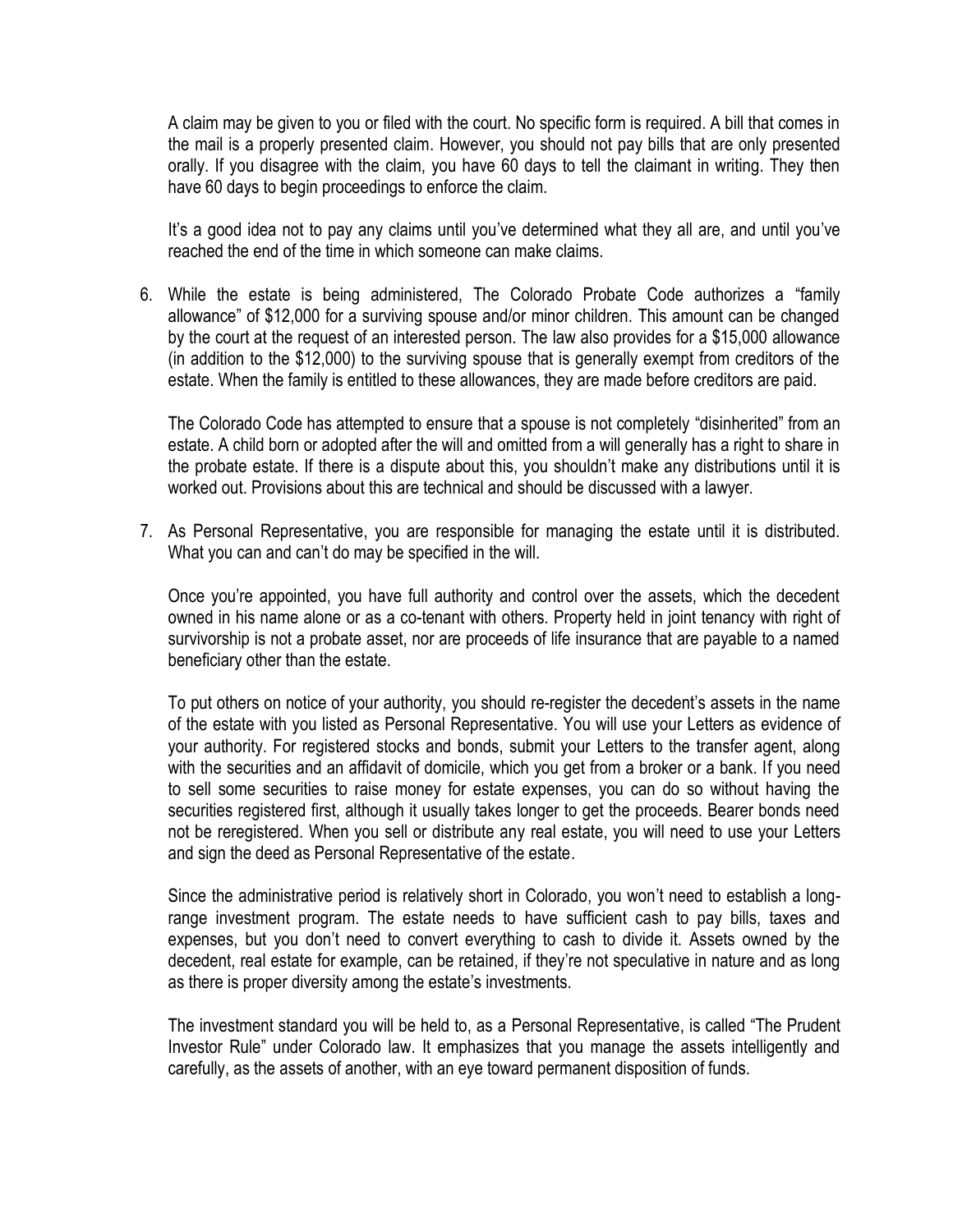8. You will need to settle up the taxes. This *always* includes filing a final income tax return for the decedent even if the decedent paid no income taxes in recent years. You may have to file a separate income tax return for the estate.

You may also have to file federal and Colorado estate tax returns if the estate if big enough to require it. Note that for estate tax purposes, the decedent's estate includes non-probate assets such as joint tenancy assets, life insurance, 401(k) and IRA plan, and assets held in trust. Federal estate tax returns are very complicated, and are due nine months from the date of death. If it appears that the total of all the decedent's assets approaches the legal limit for filing, you should see an attorney who specializes in trusts and estates.

When a person dies, his taxable year ends on the date of his death, and his income and deductions are reported through that date. If the decedent was married when he died, the estate can join with the surviving spouse in filing a joint income tax return for the year in which the decedent died. You may also be able to take certain deductions on the decedent's final income tax return or claim them as an expense of administration on the federal estate tax return. You may want to talk to an attorney or an accountant about these elections.

The estate is a separate tax-paying entity and you must get a separate tax identification number from the IRS. File a request for this number through the district director of the IRS on form SS-4. You will need this number to open estate bank accounts as well as to transfer securities into the name of the estate if they are to be held for any period of time. The tax return used to pay income taxes for the estate is called a "Fiduciary Income Tax Return." For the IRS, it is form 1041; for the Colorado Department of Revenue, it is form 104:1. These forms must be filed if the estate has any taxable income or has gross income of \$600 or more in any taxable year. You may use either the calendar year or fiscal year as the "taxable year." Which one you choose will have various financial implications, and you should discuss this with an attorney or accountant.

Estate income tax returns must be filed on or before the 15th day of the fourth month following the close of the taxable year. If you use the calendar year, that means April 15 is your due date. You must pay the entire tax due at that time. After the second year, you must file income tax estimates and make quarterly estimated tax payments.

9. You may choose to be compensated for your duties as Personal Representative. Your compensation and that of your attorney is subject to a "reasonableness test" under the Colorado Probate Code. Family members often choose to serve without pay, except for out-of-pocket costs. If you do this, consider filing a fee waiver with the court. If you take compensation, you must keep a detailed record of tasks performed and the amount of time spent. Your attorney should also. Your compensation will be taxable as ordinary income.